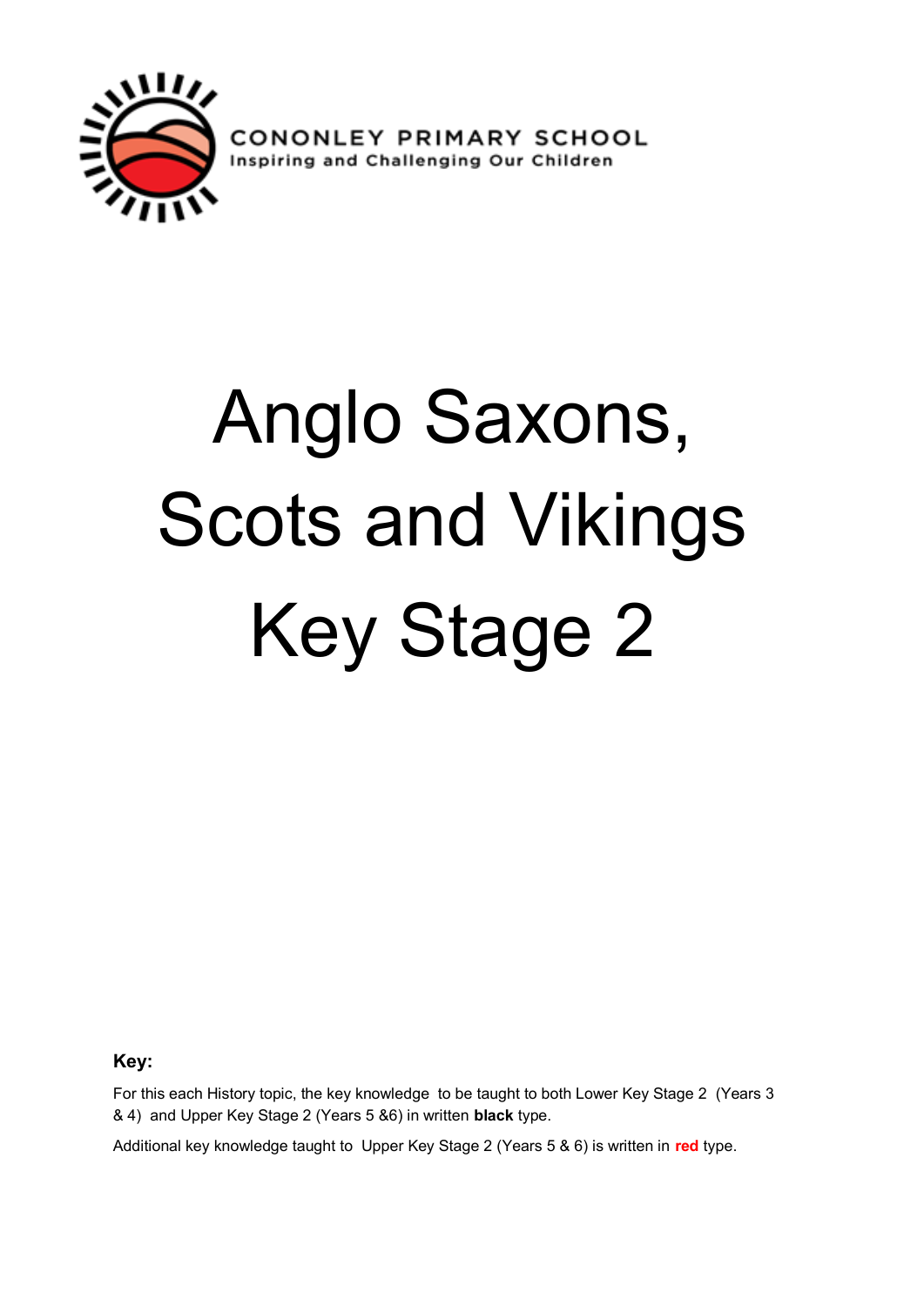#### **Anglo Saxons and Vikings Background**

The Anglo-Saxon period has been broken into two parts in the National Curriculum: the periods before and after the main Viking invasions.

**The period before the first Viking invasion**: The Anglo-Saxons, tribes of farmer-warriors who came from Northern Europe (modern day Germany, Netherlands and Denmark) first tried invading in the **4th century**, but the Roman army were quick to send them home again. Years later, around 450CE, the Ancient Romans left Britain, the Anglo-Saxons seized their chance and this time they were successful. The Anglo Saxons were not one united nation, but were made up of different tribes (the Angles, the Saxons and the Jutes) who often fought against each other. They divided England into several kingdoms.

**The period after the first Viking invasion**: Several Viking raids took place during the 8th Century, with increasing numbers towards the end of the century. The period is often considered to have begun with the raiding of Lindisfarne in 793. Vikings were largely from Denmark, Norway and Sweden and it is not known for certain why they began to raid other lands and settle in places such as England. Within a century Vikings had taken over large parts of the land in northern England, although failed to over-rule the large kingdom of Wessex. By 884, after years of battles, a treaty was agreed that left Vikings ruling over 'Danelaw' in the north and east of England and the Anglo Saxon kingdom of Wessex remained in the south.

|                                  | <b>Timeline</b>                                                                                                                                                                                                                  | <b>Key Themes and Terms</b>                                                                                                                                       |  |
|----------------------------------|----------------------------------------------------------------------------------------------------------------------------------------------------------------------------------------------------------------------------------|-------------------------------------------------------------------------------------------------------------------------------------------------------------------|--|
| All dates below are approximate: |                                                                                                                                                                                                                                  | <b>Archeology</b> - Archaeology is the study of things<br>that people made, used, and left behind. The goal<br>of archaeology is to understand what people of the |  |
| C400 AD / CE                     | The Picts and the Scots attacked Britain from the<br>North.                                                                                                                                                                      | past were like and how they lived. Scientists who<br>study archaeology are called archaeologists.                                                                 |  |
| 410 AD/CE                        | The Romans leave Britain                                                                                                                                                                                                         | Culture -shared behaviour such as diet, language,                                                                                                                 |  |
| 450 AD/CE                        | First invasions of the Jutes from Jutland, Angles from<br>South of Denmark and Saxons from Germany.<br>Britain is divided up into the Seven Kingdoms of<br>Northumbria, Mercia, Anglia, Wessex, Essex, Sussex                    | clothing, tools, music, arts, customs, beliefs, and<br>religion, which are shared by a group of people or<br>society                                              |  |
| <b>597 AD/CE</b>                 | and Kent.<br>King Ethelbert of Kent converts from paganism to                                                                                                                                                                    | Hierarchy- the different ranks, or power structures,<br>in a society or organisation.                                                                             |  |
|                                  | Christianity. He is one of the most powerful kings in<br>England.                                                                                                                                                                | Invade, invasion- to enter as an enemy, by force,<br>in order to conquer or plunder (stealing goods or                                                            |  |
| <b>617 AD/CE</b>                 | Northumbria becomes the supreme kingdom.                                                                                                                                                                                         | money).                                                                                                                                                           |  |
| <b>779 AD/CE</b>                 | Mercia becomes the supreme kingdom and King Offa<br>builds a dyke along the Welsh border.                                                                                                                                        | Kingdom-a country, state, or territory ruled by a<br>king or queen.                                                                                               |  |
| 793 AD/CE                        | 793 CE Viking attacks on Lindisfarne                                                                                                                                                                                             | Settlers - a person, or group of people, who have                                                                                                                 |  |
| 829 AD/CE                        | Wessex, in the south of England, becomes the<br>supreme kingdom.                                                                                                                                                                 | arrived in a different area or country to set up home<br>there and use the land.                                                                                  |  |
| <b>865 AD/CE</b>                 | 865 CE Great Heathen Army invade                                                                                                                                                                                                 | Society - people living together in organised                                                                                                                     |  |
| 866 AD/CE                        | Vikings capture York (which the Vikings called Jorvik)<br>and make it the capital of their kingdom                                                                                                                               | communities<br>Trade - is the activity of buying, selling, or<br>exchanging goods or services between people,<br>businesses, or countries.                        |  |
| 871 AD/CE                        | King Ethelred, the West Saxon king, and his brother<br>Alfred, defeat the Viking army at the Battle of<br>Ashdown (in Berkshire).                                                                                                |                                                                                                                                                                   |  |
| 886 AD/CE                        | King Alfred the Great defeats the Vikings but allows<br>them to settle in Eastern England (the Kingdoms of<br>York and East Anglia) This area on England becomes<br>known as Danelaw and is ruled by the Viking King<br>Guthrum. |                                                                                                                                                                   |  |
| 927 AD/CE                        | 927 CE Athelstan unites English kingdoms                                                                                                                                                                                         |                                                                                                                                                                   |  |
| <b>954 AD/CE</b>                 | Eric Bloodaxe, the last Viking King of Jorvik, is thrown<br>out of York.                                                                                                                                                         |                                                                                                                                                                   |  |
| <b>991 AD/CE</b>                 | Battle of Maldon leads to the first payments of<br>Danegeld                                                                                                                                                                      |                                                                                                                                                                   |  |
| 1016 AD/CE                       | 1016 CE King Cnut becomes King of England                                                                                                                                                                                        | A coin which                                                                                                                                                      |  |
| <b>1042 AD/CE</b>                | 1042 CE Saxon Edward the Confessor returns to<br>become King of England                                                                                                                                                          | survives from King                                                                                                                                                |  |
| 1066 AD/CE                       | 1066 CE Edward the Confessor dies, leading to<br>several contenders claiming the throne. Harold<br>Godwinson becomes King, but is killed by William the<br>Conqueror at the Battle of Hastings                                   | Offa's reign.                                                                                                                                                     |  |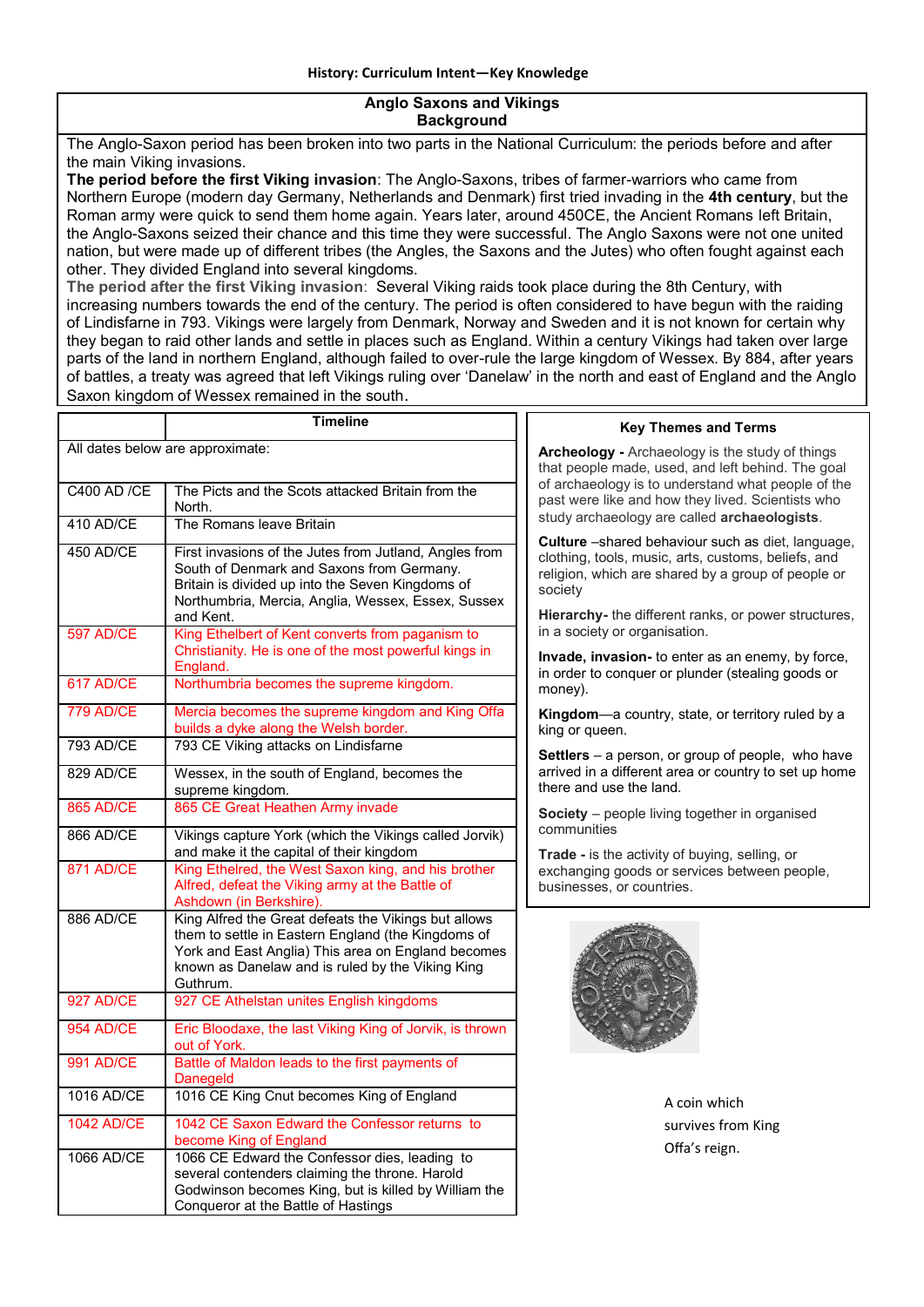#### **Key People**

**King Alfred** – King of Wessex from 871 to 899, defended Wessex from the Viking conquest **Athelstan** – First King to unite English kingdoms, 927

**King Cnut –** King of England, Denmark and Norway between 1028 and 1035

**King Ethelbert –** King of Kent – converted to Christianity 597 CE

**Edward the Confessor** – penultimate Saxon King of England (before Harold II who lost at Hastings) **Eric Bloodaxe** – last Viking king of Jorvik (modern day York)

#### **Guthrum** – King of the Vikings in Danelaw at the time of the treaty with the Saxons

**King Harold II** – last Anglo Saxon King, defeated by William of Normandy at the Battle of Hastings. **King Offa** – powerful King of Mercia. Built a dyke to separate his kingdom from Wales.

**William of Normandy** – also known as William the Conqueror, defeated King Harold II, the last Anglo Saxon King, at the Battle of Hastings in 1066

> Areas which had been settled and controlled by the Vikings became known Danelaw c886 AD.

# Map of Viking Homelands and Settlements Ken Norway **Viking Settlements Viking Homeland** Engle twinid

A picture of William the Conqueror from the Bayeux Tapestry.





A picture of King Harold II from the Bayeux Tapestry.



| Wessex, Northumbria, Mercia, Anglia, Essex,                        |  |  |  |
|--------------------------------------------------------------------|--|--|--|
| Sussex, Kent, - the seven kingdoms of Anglo Saxon                  |  |  |  |
| England c450AD                                                     |  |  |  |
| <b>Sutton Hoo—site of 6th and 7th century Anglo Saxon</b>          |  |  |  |
| burials, excavated in 1939.                                        |  |  |  |
| <b>Lindisfarne – island off the North East coast of England in</b> |  |  |  |
| Northumbria. Site of first Viking invasion in 793AD                |  |  |  |
| <b>Wessex, in the south of England, becomes the supreme</b>        |  |  |  |
| kingdom in 829 AD                                                  |  |  |  |
| <b>Danelaw</b> - name given to areas in the North and East of      |  |  |  |
| England ruled by the Vikings, established in the 9th century       |  |  |  |
| <b>Jorvik (York)</b> - Vikings captured York (which the Vikings    |  |  |  |
| called Jorvik) and make it the capital of their kingdom in         |  |  |  |
| c866AD                                                             |  |  |  |
| Hastings- on the coast of southern England, the site               |  |  |  |
| of the battle between King Harold II and William of                |  |  |  |

Normandy**.**

The seven kingdoms of Anglo Saxon England c450 AD.



A statue of King Alfred outside Winchester Cathedral to celebrate the millennial commemoration of his death.

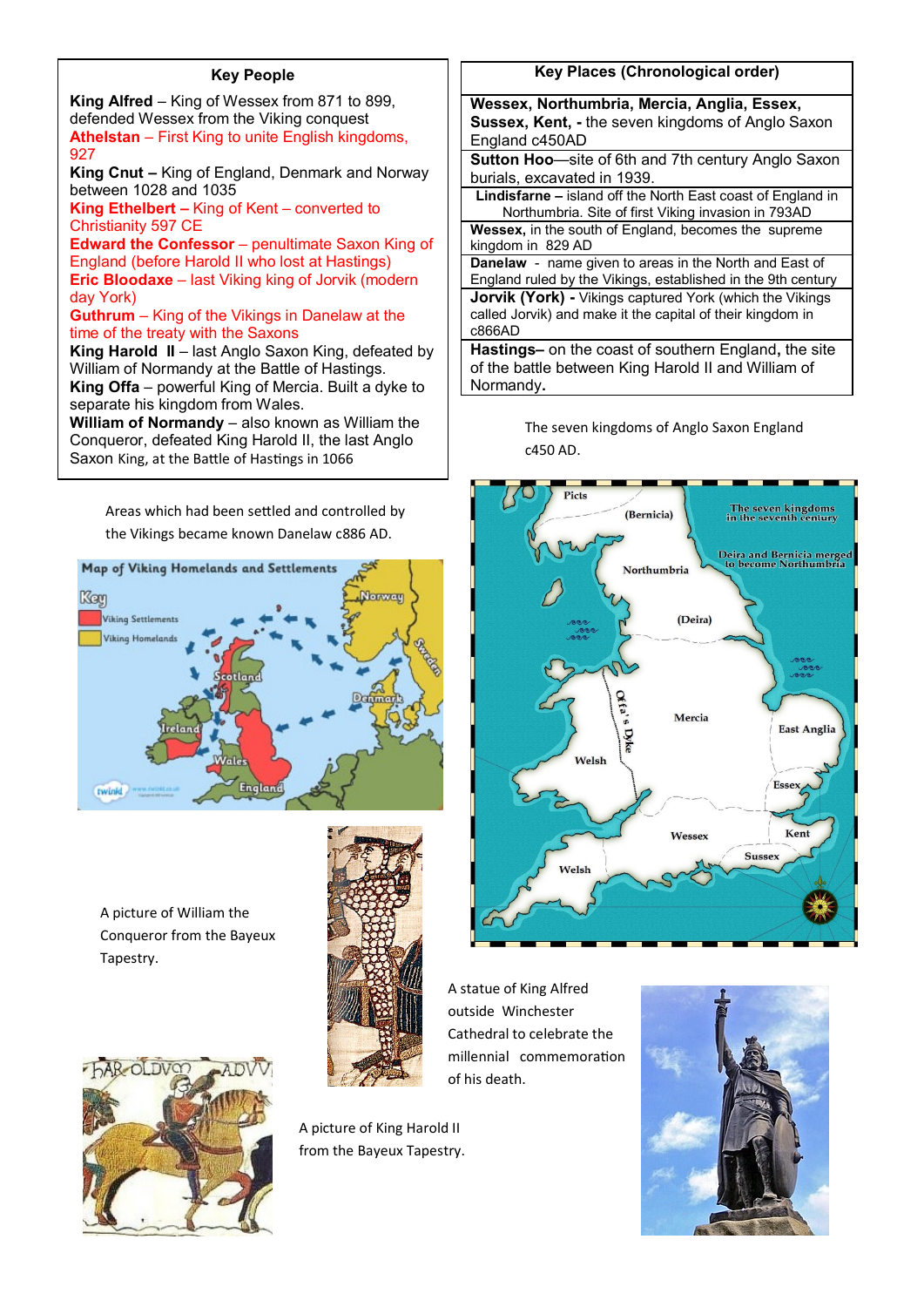### **Curriculum Intent: Key Lines of Enquiry**

| Key line of enquiry 1:                                                                                                                                                                                                                                                                                                                                                                                                                                                                                                                                                                                                                                                                                                                                                                                                                                                                                                                                                                | Key line of enquiry 2:                                                                                                                                                                                                                                                                                                                                                                                                                                                                                                                                                                                                                                                                                                                                                                                                                                                                                                   | Key line of enquiry 3:                                                                                                                                                                                                                                                                                                                                                                                                                                                                                                                                                                                                                          |
|---------------------------------------------------------------------------------------------------------------------------------------------------------------------------------------------------------------------------------------------------------------------------------------------------------------------------------------------------------------------------------------------------------------------------------------------------------------------------------------------------------------------------------------------------------------------------------------------------------------------------------------------------------------------------------------------------------------------------------------------------------------------------------------------------------------------------------------------------------------------------------------------------------------------------------------------------------------------------------------|--------------------------------------------------------------------------------------------------------------------------------------------------------------------------------------------------------------------------------------------------------------------------------------------------------------------------------------------------------------------------------------------------------------------------------------------------------------------------------------------------------------------------------------------------------------------------------------------------------------------------------------------------------------------------------------------------------------------------------------------------------------------------------------------------------------------------------------------------------------------------------------------------------------------------|-------------------------------------------------------------------------------------------------------------------------------------------------------------------------------------------------------------------------------------------------------------------------------------------------------------------------------------------------------------------------------------------------------------------------------------------------------------------------------------------------------------------------------------------------------------------------------------------------------------------------------------------------|
| Why did the Anglo Saxons invade?<br>We will learn about:<br>Who the Anglo Saxons were<br>and where they came from.<br>The possible reasons why they<br>$\bullet$<br>came to (what we now call)<br>England<br>Other tribes who lived in (what<br>$\bullet$<br>we now call) England, Wales<br>and Scotland, such as the<br>Britons/ Celts, Scots and the<br>Picts, and their involvement in<br>the Anglo Saxon invasions.<br>How the Anglo Saxons<br>٠<br>travelled to England.<br>How the population of our<br>country has a diverse history.<br>Tolerance and respect<br>of opinions & diversity<br>Some of the reasons why this<br>period in Europe was called the                                                                                                                                                                                                                                                                                                                   | Where did the Anglo Saxons live and<br>how do we know?<br>We will learn about:<br>Places where the Angles,<br>Saxons and Jutes first settled<br>by looking at maps and deciding<br>where they were most likely to<br>land in the UK.<br>The main Anglo Saxon<br>٠<br>kingdoms and the people who<br>ruled them.<br>Compare with modern map of<br>٠<br>uk<br>Our modern day place names<br>$\bullet$<br>which originate from Anglo<br>Saxon words.<br>The hierarchy of Anglo Saxon<br>$\bullet$<br>society                                                                                                                                                                                                                                                                                                                                                                                                                | What was everyday life like for<br>Anglo Saxons and how do we know?<br>We will learn about:<br>What life was like for boys and<br>girls in an Anglo Saxon village.<br>(Jobs, food, houses, games,<br>art, culture, leisure activities)<br>The objects found by<br>$\bullet$<br>archeologists which give us<br>clues about everyday life.<br>The Sutton Hoo burial site and<br>$\bullet$<br>what how it has helped us to<br>found out about Anglo Saxon<br>life.<br>How effective Anglo Saxon<br>٠<br>justice was and the laws and<br>rules they lived by. The legacy<br>of the justice system.<br>$\blacksquare$<br>The Rule of Law<br>$\times$ |
| Dark Ages by some historians<br><b>Key Vocabulary</b>                                                                                                                                                                                                                                                                                                                                                                                                                                                                                                                                                                                                                                                                                                                                                                                                                                                                                                                                 | <b>Key Vocabulary</b>                                                                                                                                                                                                                                                                                                                                                                                                                                                                                                                                                                                                                                                                                                                                                                                                                                                                                                    | <b>Key Vocabulary</b>                                                                                                                                                                                                                                                                                                                                                                                                                                                                                                                                                                                                                           |
| Angles, Saxons and Jutes - tribes of<br>people from Northern Europe (modern<br>day Denmark, Germany and<br>Netherlands)<br>Celts- the people living in Britain at the<br>time of the Roman invasion. After the<br>Romans left, they lived in the parts of<br>Britain not conquered by the Anglo<br>Saxons and Vikings (modern day<br>Wales, Cumbria, Cornwall)<br>Dark Ages- a term used by some<br>historians to describe the period after<br>the Romans left, implying there was a<br>lack of culture and also knowledge<br>compared with Roman times.<br><b>Invade, invasion-</b> to enter as an<br>enemy, by force, in order to conquer or<br>plunder (stealing goods or money).<br>Picts and Scots - tribes who lived<br>north of Hadrian's wall (modern day<br>Scotland).<br>Settlers $-$ a person who moves with<br>others to live in a new country or area<br>Tribe $-$ a group of people living<br>together, usually with a leader, sharing<br>a common culture and language | Anglo Saxon Kingdoms -<br>Northumbria, Mercia, Wessex, East<br>Anglia, Kent<br>Anglo Saxon place names - (see<br>internet)<br>Bretwalda - an Anglo Saxon term<br>given to a strong leader who ruled all of<br>Britain.<br>Ceorl (churl)- most Anglo Saxons<br>were ceorls. They were common<br>people or peasants. They had to fight<br>for the Thane and in turn were given<br>protection from the invaders<br>Cyning- Anglo Saxon name for a King<br>Thane - next most powerful Anglo<br>Saxon after the king.<br>Hierarchy- the different ranks, or<br>power structures, in a society or<br>organisation.<br>Kingdom -a country, state, or territory<br>ruled by a king or queen.<br>Slaves (also known as thralls or serfs)-<br>slaves were at the bottom of Anglo<br>Saxon society. There were forced to<br>work for the Thane for their whole life<br>Society - people living together in<br>organised communities | Archeology- Archaeology is the study<br>of things that people made, used, and<br>left behind.<br><b>Culture</b> - shared behaviour such as<br>diet, language, clothing, tools, music,<br>arts, customs, beliefs, and religion,<br>which are shared by a group of people<br>or society<br>Outlaw - a person who lived outside<br>the law. Anyone could hunt them down.<br>They were not protected by the laws of<br>the land<br>Society - people living together in<br>organised communities<br><b>Weregild</b> $-$ a system where if you<br>injured a person, you had to pay for the<br>damage                                                  |